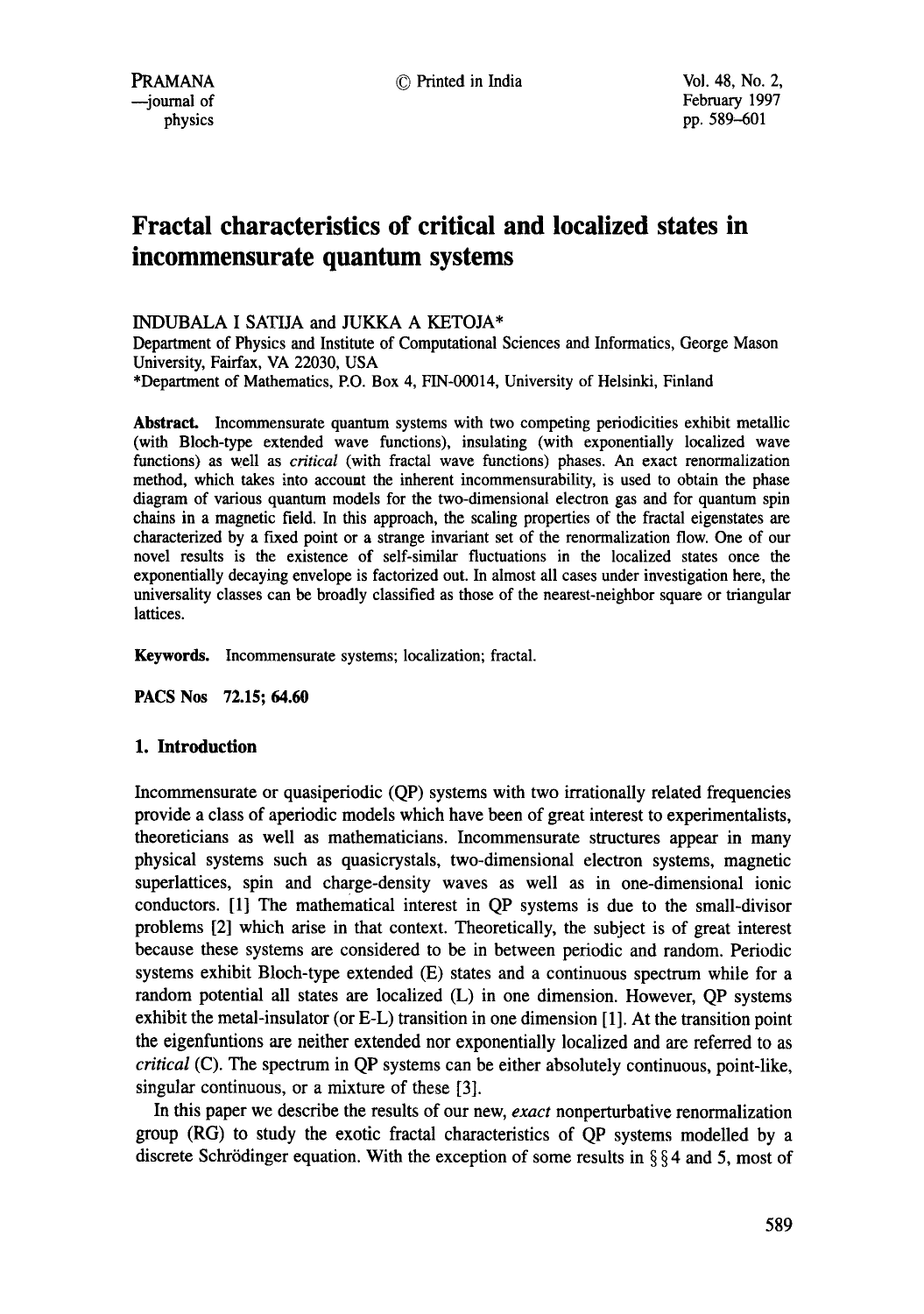our results have appeared in our previous publications [4-8]. This review brings out the commonality between a variety of systems and hence puts our results on a more general perspective. Furthermore, it proves the usefulness of our RG methodology in quasiperiodic systems. We hope that this review will serve as a useful source in the literature on incommensurate systems.

We will describe a variety of systems which can be written in the tight binding form

$$
a(i)\psi_{i+1} + b(i)\psi_{i-1} + c(i)\psi_i = 0.
$$
 (1)

Here,  $\psi_i$  is the fermion wave function and a, b, and c are site-dependent real or complex functions determined by the potential and the eigenvalue. We assume the quasiperiodicity is such that it can be described by a single frequency  $\sigma$  relative to the underlying lattice, i.e., a, b, and c are essentially functions of the fractional part of io where  $\sigma$  is irrational. Our formulation is valid also for the case where  $\psi_i$  is a multi-component vector and a, b, and c are matrices.

Our exact decimation scheme takes into account the inherent quasiperiodicity of the system. The resulting formulation provides a very precise criterion to distinguish the E, C and L phases and hence obtaining the phase diagram. Furthermore, different QP potentials may be described by the same asymptotic RG flow which implies universality for the scaling of the fractal spectra and wave functions. In general, the scaling of the wave functions is determined by the asymptotic RG fixed point or limit cycle whereas the scaling exponents for the spectrum are obtained from the eigenvalues of the linearized RG transformation. The existence of such finite RG attractors provides a new and very accurate method to compute e.g., eigenvalues or phase boundaries. As we will show, in some cases the RG flow is attracted by an infinite RG strange set. Thus, the nonlinearity of the RG transformation opens the way to chaotic dynamics even though the original tight binding model (TBM) is linear.

One of the key questions that we discuss here is the fluctuations of localized wavefunctions. Localization of electrons in disordered materials has been one of the central problems in condensed matter physics. Various recent publications [9] have addressed the problem of scaling of localized wave functions for the case of random disorder and have speculated that exponentially localized wave functions may exhibit fractal fluctuations. However, the issue has remained controversial as these numerical studies have been plagued by finite size effects. We study the fluctuations of the localized wave functions in QP systems using our exact RG approach. The motivation for studying such deterministic disorder is that in the case of random disorder additional complexity arises from distinguishing between the space fluctuations of a single wave function and the disorder fluctuations coming from various different realizations of the randomness. Furthermore, our new RG scheme for QP models can be implemented upto machine precision and is not handicapped by finite size effects encountered in the previous studies.

In this paper, we concentrate on the Harper (10) and its various generalizations which exhibit metallic, insulating, and *critical* phases. Our main focus is the universal scaling behavior in the C phase as well as on the universal self-similar fluctuations of the L phase. We discuss two different generalizations of the Harper equation: one is the TBM associated with two-dimensional electron gas with next nearest neighbor (NNN) interaction and the other is the vector TBM associated with anisotropic quantum XY model in a transverse field. In these generalized models the critical point is replaced by a

> *Pramana - J. Phys.,* **Vol. 48, No. 2, February 1997 (Part II) Special issue on "Nonlinearity & Chaos in the Physical Sciences"**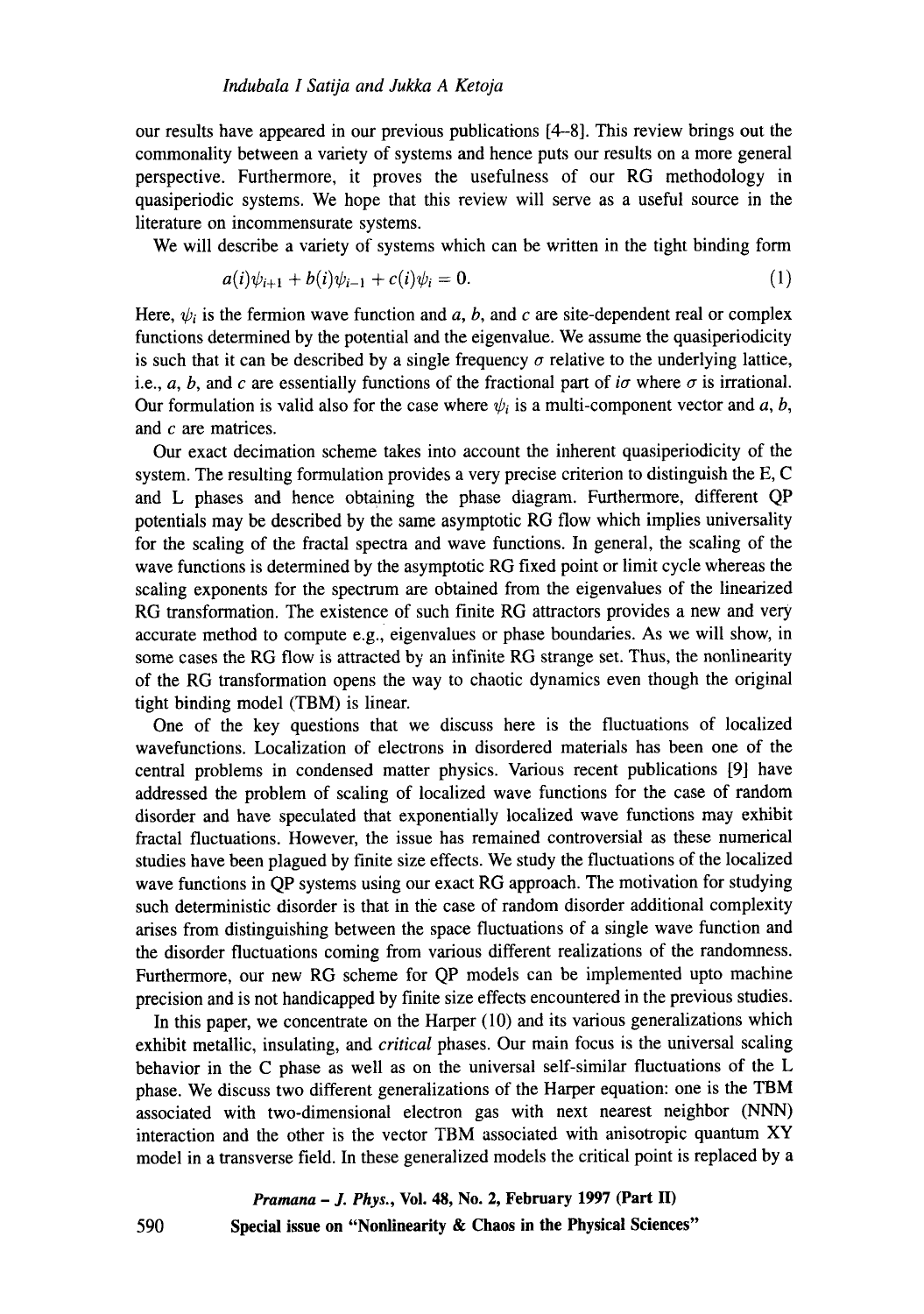C phase existing in a finite parameter interval leading to additional richness and various new universality classes.

The main features of the RG method are summarized in  $\S 2$ . In  $\S 3$ , we briefly review the Harper equation and describe the scaling associated with critical and localized wavefunctions. Section 4 deals with the generalized Harper equation in the twodimensional NNN coupling case. The resulting TBM can be either real or complex depending on the isotropy properties of the NNN couplings, and we discuss the phase diagram in both cases. The real TBM exhibits a fat C phase described by a strange attractor of the RG flow. On the other hand, the complex TBM provides an interesting example of a reentrant metallic phase. In  $\S 5$ , we discuss the vector TBM for the spinless fermion representation of the anisotropic quantum xY model in an inhomogeneous transverse field. The exchange anisotropy causes this model to deviate from the Harper equation and fattens the critical point into a C phase. We also elaborate on the relationship between the TBM for an electron on the triangular lattice and the quantum Ising model in a transverse field. Finally, in § 6 we summarize our conclusions.

## **2. Decimation method**

We have recently developed a new *exact* RG approach which takes into account the internal frequency  $\sigma$  of the system. For details of the RG approach, we refer the readers to our earlier papers [4-8]. Our methodology is somewhat similar to that of Ostlund *et al*  [11] as it describes the scaling properties of the wave functions for a specific eigenvalue. However, the method of Ostlund *et al* which was based on transfer matrices, had limited success due to the fact that at the localization threshold infinite products of transfer matrices diverged. We propose a scheme where instead of multiplying transfer matrices, the TBM itself is decimated. The main advantage is the reduction in the number of functions needed to carry out the renormalization. The price we have to pay is that our recursion relations will be slighly more complicated. However, it turns out that with fewer functions we are able to eliminate directions which lead to divergences. This not only helps in approaching the RG problem but also provides practical means of calculating various essential quantities like the localization threshold and eigenvalues.

The decimation method can be implemented for any irrational  $\sigma$  but here we consider the simplest case where  $\sigma$  is given by the inverse golden ratio  $\sigma = (\sqrt{5} - 1)/2$ . In this case, it is appropriate to decimate out all sites except those labelled by the Fibonacci numbers  $F_n$  (which are the best rational approximants of the golden ratio). At the *n*th decimation level, the TBM is expressed in the form

$$
f_n(i)\psi(i + F_{n+1}) = \psi(i + F_n) + e_n(i)\psi(i).
$$
 (2)

The additive property  $F_{n+1} = F_n + F_{n-1}$  of the Fibonacci numbers provides exact recursion relations for the decimation functions  $e_n$  and  $f_n$ :

$$
e_{n+1}(i) = -\frac{Ae_n(i)}{1 + Af_n(i)},
$$
\n(3)

$$
f_{n+1}(i) = \frac{f_{n-1}(i + F_n)f_n(i + F_n)}{1 + Af_n(i)},
$$
\n(4)

*Pramana- J. Phys.,* **Vol. 48, No. 2, February 1997 (Part H)** 

**Special issue on "Nonlinearity & Chaos in the Physical Sciences"** 591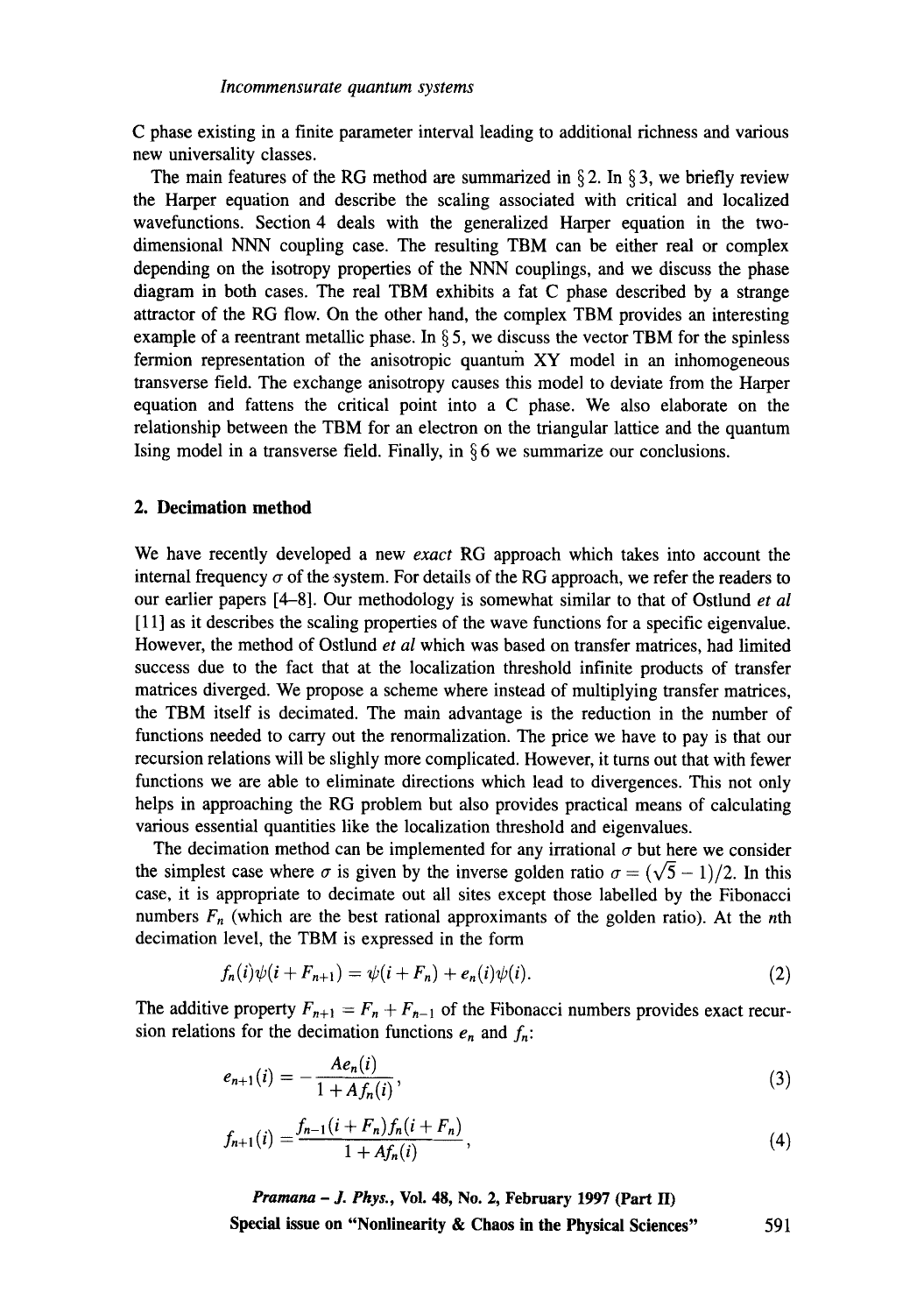*Indubala I Satija and Jukka A Ketoja* 

$$
A = e_{n-1}(i + F_n) + f_{n-1}(i + F_n)e_n(i + F_n).
$$

There are a number of reasons why the iteration of the recursion relations is superior to the direct iteration of the TBM:

- (1) Often the iteration of the recursion relations is numerically more stable than that of ([TBM]).
- (2) The possible self-similarity observed by monitoring the behaviour of  $\psi_i$  over the range  $i \in [-F_n, F_n]$  with increasing *n* can be captured by a simple asymptotic limit cycle for the decimation functions  $e_n$  and  $f_n$ . This in turn determines the universal scaling ratios

$$
\zeta_j = \lim_{n \to \infty} |\psi(F_{pn+j})/\psi(0)|; \quad j = 0, \dots, p-1,
$$
\n(5)

where  $p$  is the cycle length.

(3) An unknown or inaccurate parameter in the TBM and the asymptotic limit cycle can be simultaneously determined self-consistently. This is based on using the secant method to calculate the parameter value for which e.g.,  $f_n(0) = f_{n-p}(0)$  for some very high n. In other words, the decimation equations themselves provide a new method to compute eigenvalues or phase boundaries up to machine precision.

## **3. Harper equation**

The Harper equation [10], which describes a wide variety of condensed matter problems including the two-dimensional electron gas in a transverse magnetic field, has been in the forefront of theoretical research for the last two decades. In addition to various numerical and RG studies [1], the model has also been solved using the Bethe-ansatz [12].

The Harper equation has the simple form

$$
\psi_{i+1} + \psi_{i-1} + 2\lambda \cos[2\pi(i\sigma + \phi)]\psi_i = E\psi_i.
$$
\n
$$
(6)
$$

The parameter  $\sigma$  describing the magnetic flux in the two-dimensional electron problem introduces quasiperiodicity into the system and is taken as the inverse golden ratio  $\sigma = (\sqrt{5}-1)/2$ . Although the phase diagram is the same for all diophantine  $\sigma$ , the choice of the golden mean simplifies the RG analysis. Furthermore, it is assumed that the phase  $\phi$  is chosen so that the main peak of the wave function  $\psi_i$  is at  $i = 0$  [5, 11]. The variation in  $\lambda$  leads to the metal-insulator transition. At the onset of transition  $\lambda = 1$ , the model has been shown to be self-dual [13] with critical states and a fractal butterfly spectrum [14].

Figure 1 shows the wave function with  $E = 0$  at the critical point  $\lambda = 1$ . The wavefunction repeats itself at every third Fibonacci site. In fact, this repetition of the wave function takes place at all sites: i.e., for every given site, there exists a whole sequence of sites displaced by  $Q_k$  (related to the rational approximants of  $\sigma^3$ ), where the wave function approaches the same amplitude. [5, 6] This type of translational symmetry in the wave function on a *Fibonacci-lattice* or  $Q_k$ -lattice is a characteristic feature of the QP systems. Therefore, the wave function does not vanish asymptotically but there are an infinite set of universal numbers  $\zeta$  (some of them are defined in 5) describing the amplitude of the wave function at points which are spaced further and further apart from

*Pramana - J. Phys.,* **Vol. 48, No. 2, February 1997 (Part** II) **592 Special issue on "Nonlinearity & Chaos in the Physical Sciences"**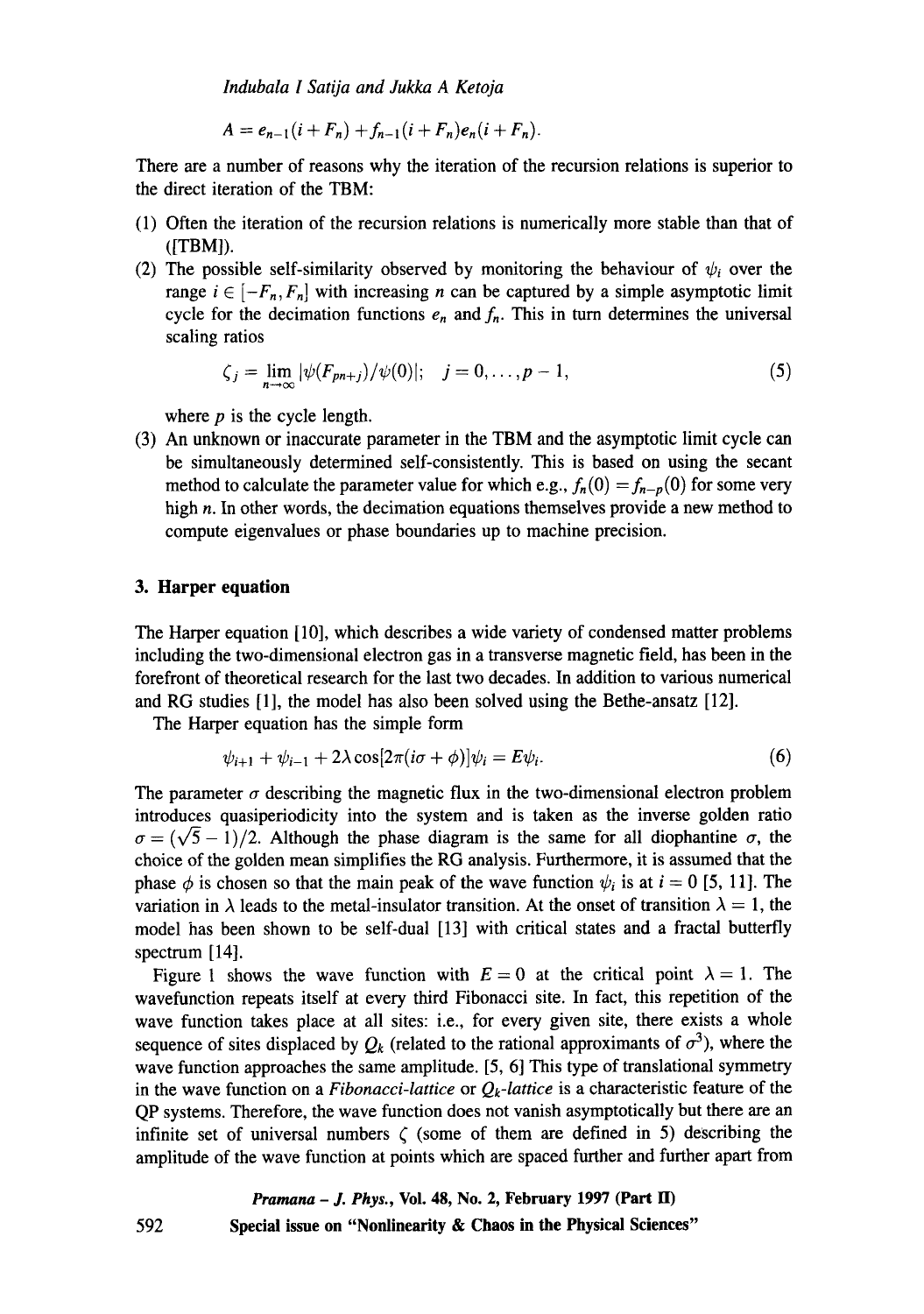

**Figure 1.** Wave function of the Harper equation at the critical point  $\lambda = 1$  with  $E = 0$  and  $\phi = 1/4$ .

the central peak. In addition, the structure around the subpeaks mimics the behavior seen on a larger length scale resulting in self-similarity in the wave function.

In the RG approach, the self-similarity results in a nontrivial asymptotic  $p$ -cycle for the decimation functions and the scaling ratio. In the E phase, the RG cycle is trivial with  $\zeta = 1$ . It should be noted that eigenstates with different energies are characterized by different asymptotic behavior of the RG trajectories. In addition to  $E = 0$ , the eigenstates at the band edges are described by a limit cycle while almost all eigen energies are believed to correspond to a strange invariant set.

In order to investigate the localized states, the wave function  $\psi_i$  is written as

$$
\psi_i = e^{-\gamma |i|} \eta_i,\tag{7}
$$

where  $\gamma$  is the Lyapunov exponent which vanishes in the E and C phase. The L phase is characterized by a positive Lyapunov exponent  $\gamma = \ln(\lambda)$  corresponding to an exponential decay of the wave function [AA]. Therefore, the function  $\eta_i$  describing the fluctuations of the localized wave function satisfies the following TBM for  $i > 0$ :

$$
\frac{1}{\lambda}\eta_{i+1} + \lambda \eta_{i-1} + 2\lambda \cos[2\pi(i\sigma + \phi)]\eta_i = E\eta_i.
$$
 (8)

We study this TBM using the RG method. Figure 2 shows the fluctuations  $\eta_i$  at a band maximum (the band center with  $E = 0$  is described by a period-3 RG cycle). The fluctuations for  $\lambda > 1$  possess the same complexity and richness as the critical states. Furthermore, it turns out that the self-similar fluctuations are universal throughout the L

> *Pramana - J. Phys.,* Vol. 48, No. 2, February 1997 (Part H) **Special issue on "Nonlinearity & Chaos in the Physical Sciences"** 593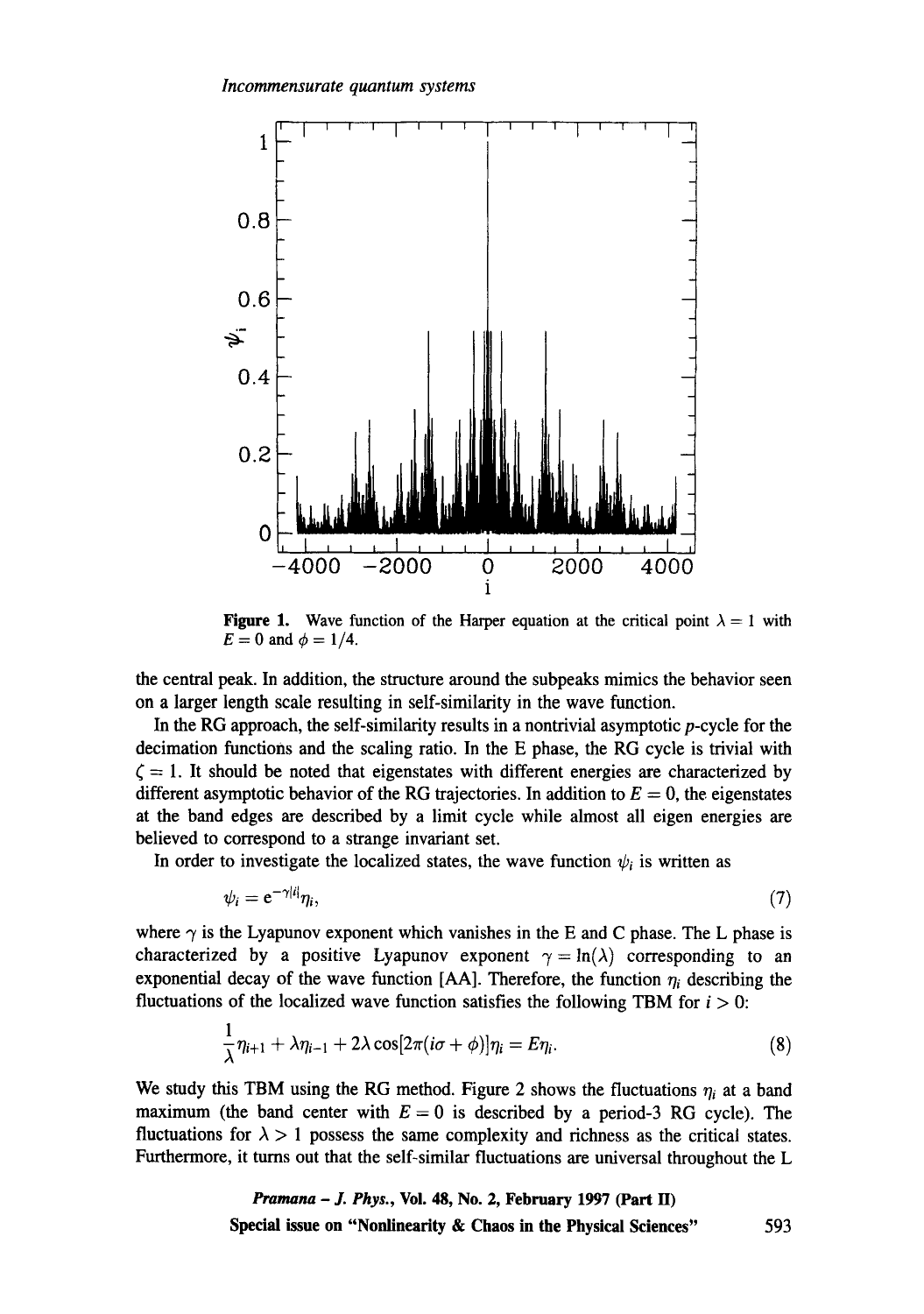

Figure 2. Absolute value of self-similar universal fluctuations in the supercritical phase of the Harper equation.

phase and are characterized by a unique strong coupling RG fixed point with  $\zeta = 0.172586\cdots$ . In particular, after writing the RG transformation and the decimation functions in the form where the discrete lattice index  $i$  is replaced by a continuous renormalized variable, we are able to solve for a power series expansion of the fixed point by the Newton method. Details of the RG fixed point and the eigenvalue analysis are discussed elsewhere. [8] It should be noted that although the fluctuations bear a qualitative resemblance to the wave functions in the C phase, quantitatively they belong to different universality classes.

## **4. Generalized Harper equation: Bloeh electrons** with NNN **interaction**

The Harper equation models a two-dimensional Bloch electron on a square lattice in a transverse magnetic field when only the hopping to nearest-neighbor (NN) lattice sites is taken into account. Including the hopping also to the NNN sites one obtains the following TBM:

$$
t_{a}(\psi_{k+1} + \psi_{k-1}) + 2t_{b} \cos[2\pi(k\sigma + \phi)]\psi_{k} + \exp[i2\pi(k\sigma + \phi)]\{t_{ab}e^{i\pi\sigma}\psi_{k+1} + t_{a\bar{b}}e^{-i\pi\sigma}\psi_{k-1}\} + \exp[-i2\pi(k\sigma + \phi)]\{t_{ab}e^{i\pi\sigma}\psi_{k-1} + t_{a\bar{b}}e^{-i\pi\sigma}\psi_{k+1}\} = E\psi_{k}.
$$
 (9)

*Pramana - J. Phys.,* **Vol. 48, No. 2, February 1997 (Part H) Special issue on "Nonlinearity & Chaos in the Physical Sciences"**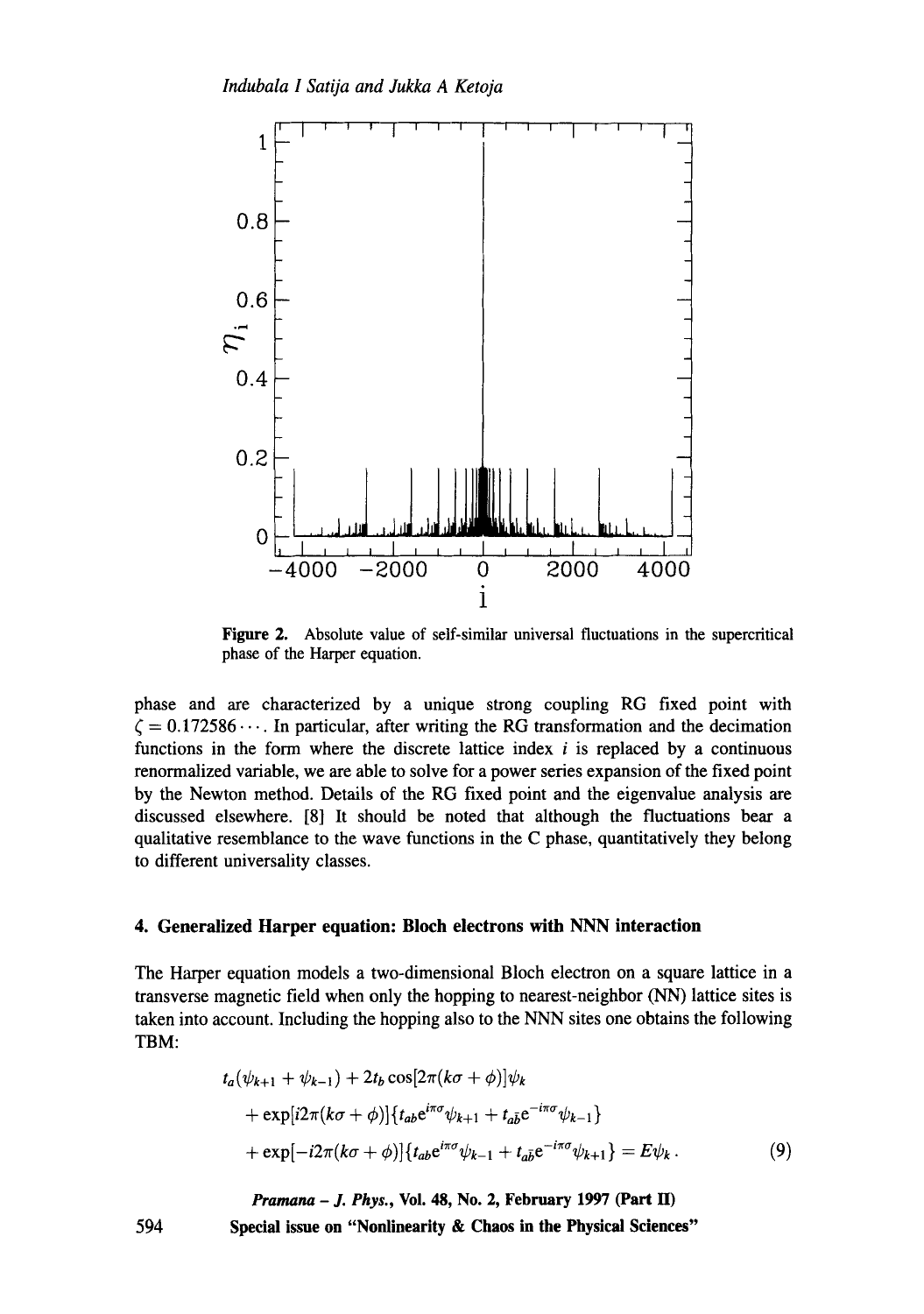

**Figure** 3. Phase diagram of the two-dimensional electron gas with NNN interaction. For  $t_{ab} = t_{ab}$ , the region bounded by the AL and CE lines is critical. However, as soon as these two NNN couplings become different from each other, the C phase is replaced by a reentrant E phase. The solid lines BC, AC, and CE always remain critical. The extension of the line AC (line CL) separates the L phase into two different regions with different scaling properties.

Here  $t_a$  and  $t_b$  are the NN couplings while  $t_{ab}$  and  $t_{a\bar{b}}$  are the diagonal NNN couplings which are taken to be zero in the case of the Harper equation. In the isotropic limit  $t_{ab} = t_{a\bar{b}}$ , the TBM becomes real and has been studied in various recent papers [15, 7, 8]. The two cases  $t_{ab} = t_{a\bar{b}}$  and  $t_{ab} \neq t_{a\bar{b}}$  will be discussed separately below.

*Case I.*  $t_{ab} = t_{a\bar{b}}$ . In this limit, the above TBM can be written as

$$
\{1+\alpha\cos[2\pi(\sigma(i+\frac{1}{2})+\phi)]\}\psi_{i+1} + \{1+\alpha\cos[2\pi(\sigma(i-\frac{1}{2})+\phi)]\}\psi_{i-1} + 2\lambda\cos[2\pi(\sigma i+\phi)]\psi_i = E\psi_i.
$$
\n(10)

Here  $\lambda = t_b/t_a$  and  $\alpha = 2t_{ab}/t_a$ . The Harper equation corresponds to the limit  $\alpha = 0$ where the NNN coupling term is zero.

Figure 3 shows the phase diagram of the model in the  $\lambda - \alpha$  plane [15, 7]. By carrying out the RG analysis at the band minimum, we find that the model belongs to the universality class of the Harper equation for  $\alpha < 1$  [7]. Therefore, along the line BC (except at the point C), the universal scaling is identical to that of the Harper equation. An interesting feature of the phase diagram is that the C phase exists in a finite region of parameter values. Unlike the scaling at the critical point of the Harper equation given by limit cycles of the RG equation, the scaling in this

> *Pramana - J. Phys.,* **Vol. 48, No. 2, February 1997 (Part II) Special issue on "Nonlinearity & Chaos in the Physical Sciences"** 59.5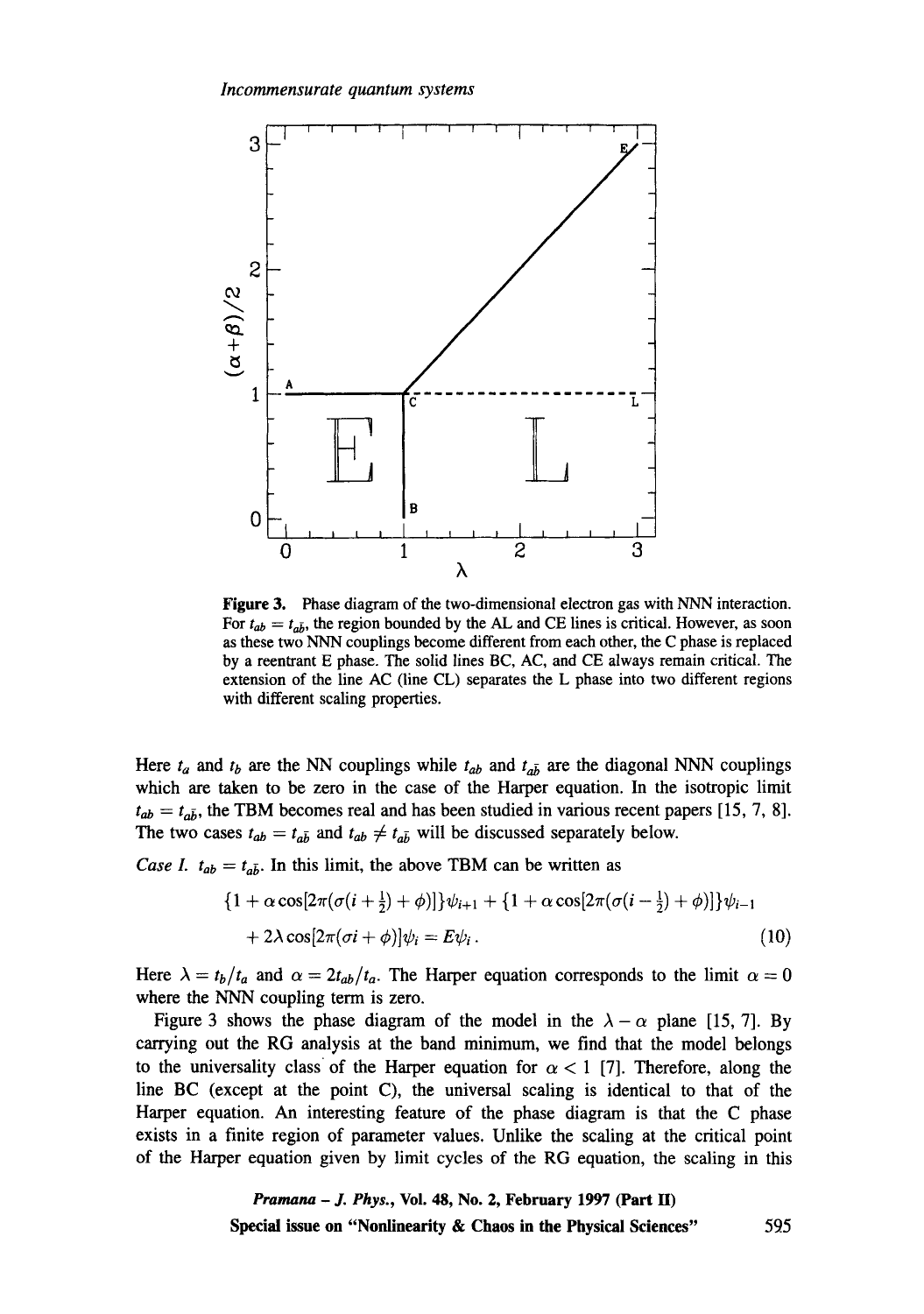

**Figure** 4. A two-dimensional projection of the attractor of the renormalization flow in the strong coupling limit  $\lambda \to \infty$  with  $\alpha = \beta > \lambda$ . For about 4000 different parameter values, decimation equations were iterated 35 times and the first 10 iterates were ignored as transients.

C phase was found to be characterized by an infinite strange set of the RG flow [7]. Therefore, the fractal wave functions do not exhibit self-similarity and are described by an ergodic set which brings out the order underlying the chaotic RG trajectories.

It turns out that the qualitative behavior of the RG trajectories describing the fluctuations in the L phase are similar to that of the C phase discussed above. The universality class for the fluctuations in the L phase turns out to be unaltered as long as  $\alpha$  < 1 [8]. Above the threshold  $\alpha = 1$  (above the line CL), the situation is again much more complicated. Almost all parameter values in this region are described by the same infinite ergodic set of scaling ratios. In analogy with the C phase discussed above, the ergodic set of scalings, when projected on two dimensions, exhibit an intriguing order manifested in the form of an orchid-flower (see figure 4).

Another intriguing feature of the C and L phase is that there appears to be a special set of parameter values  $\alpha = 1/|\cos(2\pi r)|$  with rational r where the RG trajectories in both the L and C phase converge on a limit cycle of a high period (for a fixed  $\alpha$ , the same limit cycle is observed for all  $\lambda$  in the L phase whereas in the C phase also  $\lambda$  has to be chosen carefully to obtain a finite cycle). We conjecture that these unstable fixed points are dense on the strange attractor of the RG flow.

Detailed numerical studies of RG flow show that the lines in the phase diagram describing the boundaries between the E, C and L phases exhibit fractal wave functions

> *Pramana - J. Phys.,* **Voi. 48, No. 2, February 1997 (Part H) Special issue on "Nonlinearity & Chaos in the Physical Sciences"**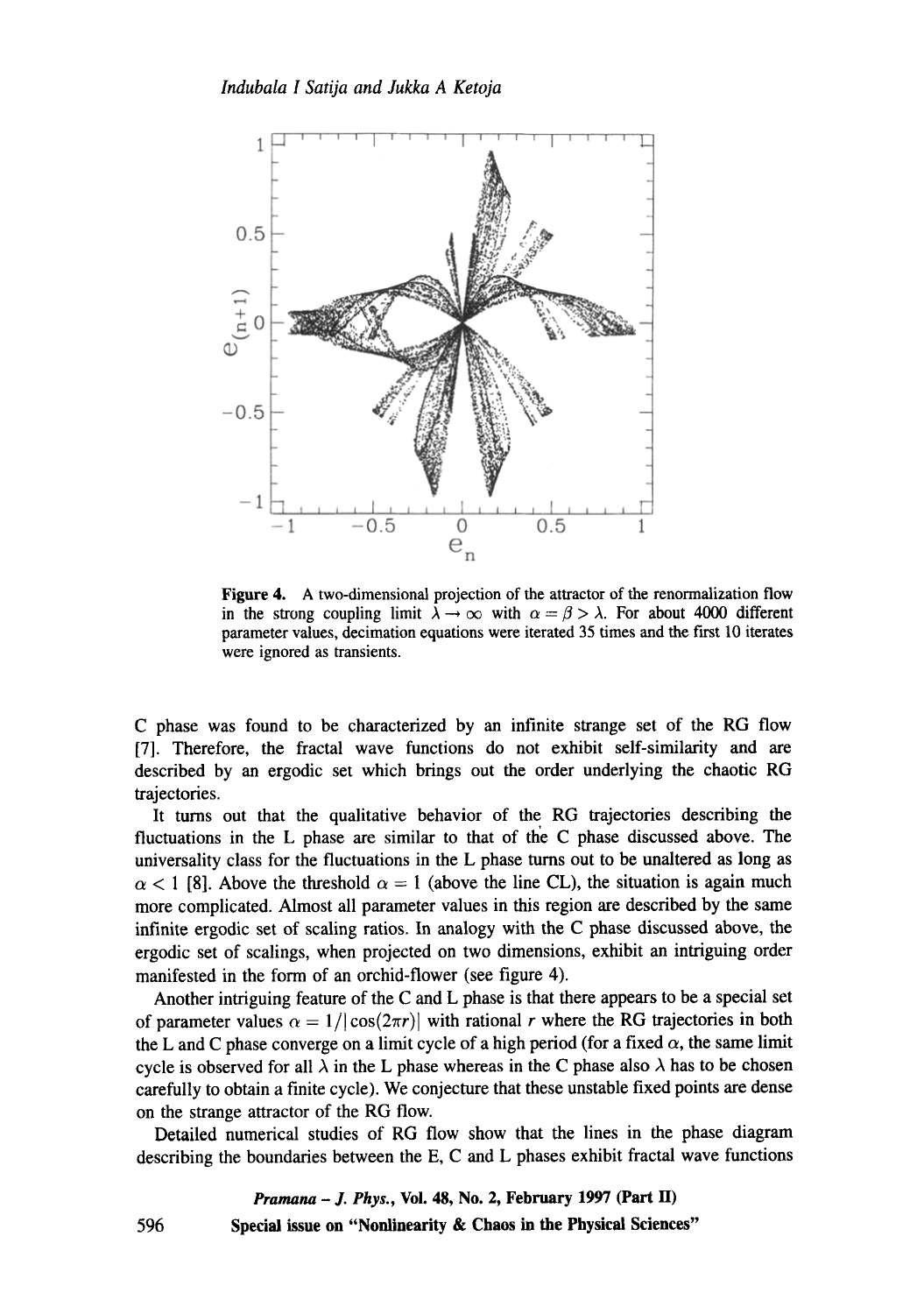which differ quantitatively from the wave functions in the C phase discussed above. The lines AC (E-C transition) and CE (C-L transition) appear to correspond to their own RG strange sets [7]. The attractor associated with the line CE seems to envolope the strange set of the C phase enclosed by AC and CE.

*Case II.*  $t_{ab} \neq t_{ab}$ . In this case, the TBM is complex and has not been fully investigated previously. Using the duality property of the model, Han *et al* [15] calculated the Lyapunov exponent of the model analytically in the space of the three parameters  $\lambda = t_b/t_a$ ,  $\alpha = 2t_{ab}/t_a$ , and  $\beta = 2t_{a\bar{b}}/t_a$ . They concluded that the system is localized for  $\lambda > 1$  if  $(\alpha + \beta)/2 < 1$  and for  $\lambda > (\alpha + \beta)/2$  otherwise. Apart from the existence of the metal-insulator transition, nothing was known about the scaling properties of the complex model. In particular, one of the important questions is how the inequality in the NNN couplings affects the scaling properties in the C and L phases described by the strange invariant sets.

With the decimation methodology, we found that the phase diagram changed discontinuosly as  $\alpha - \beta$  became different from zero. As soon as  $\alpha$  and  $\beta$  differ,  $\alpha - \beta$ was found to be an irrelevant parameter and the phase diagram is determined solely by two parameters:  $\lambda$  and  $(\alpha + \beta)/2$ .

In the parameter range  $(\alpha + \beta)/2 < 1$ , the decimation functions become asymptotically real approaching the same universal cycles as for the Harper equation  $\alpha = \beta = 0$ . For  $\alpha + \beta > 1$ ,  $\alpha \neq \beta$ , the decimation functions stay complex also asymptotically. Here the C phase of the case  $\alpha = \beta > 1$  is replaced by a reentrant E phase. Moreover, the E-L transition belongs to the universality class of the corresponding transition in the Harper equation upto a complex phase factor in  $\zeta$ . The invariant strange sets of the renormalization describing the fluctuations in the L phase for the limit  $\alpha = \beta$ degenerates into the strong coupling Harper fixed point as soon as  $\alpha$  and  $\beta$  become different [16].

On the line  $(\alpha + \beta)/2 = 1$ , the model can be explicitly shown to be related to the TBM for the triangular lattice, upto a complex phase factor [16]. The TBM describing Bloch electrons on a triangular lattice is [17]

$$
\cos\left[\pi\left(i\sigma+\left(\phi+\frac{\sigma}{2}\right)\right)\right]\psi_{i+1}+\cos\left[\pi\left(i\sigma+\left(\phi-\frac{\sigma}{2}\right)\right)\right]\psi_{i-1} + \lambda \cos[2\pi(i\sigma+\phi)]\psi_i = E\psi_i.
$$
\n(11)

Our detailed RG analysis shows that unlike the E-L transition of the TBM describing the square lattice, the TBM describing the triangular lattice exhibits the C-L transition: i.e., the line AC remains critical (described by a unique fixed point except at the point C which is characterized by its own fixed point) while the wave functions along the line CL are localized. The fractal characteristics on the line AC, point C and the fluctuations on the line CL define new universality classes (of the triangular lattice) which are quantitatively different from those of the square lattice, namely the Harper universality classes. The reentrant E phase can be understood in the anisotropic limit,  $\alpha \rightarrow \infty$ ,  $\beta/\alpha \rightarrow 0$ , and  $\lambda/\alpha \rightarrow 0$ .

The resulting TBM at a site  $k$  is related to the weak coupling limit of the Harper model by a complex phase factor  $\exp(i2\pi\phi k) \exp(i\pi\sigma k^2)$  [16].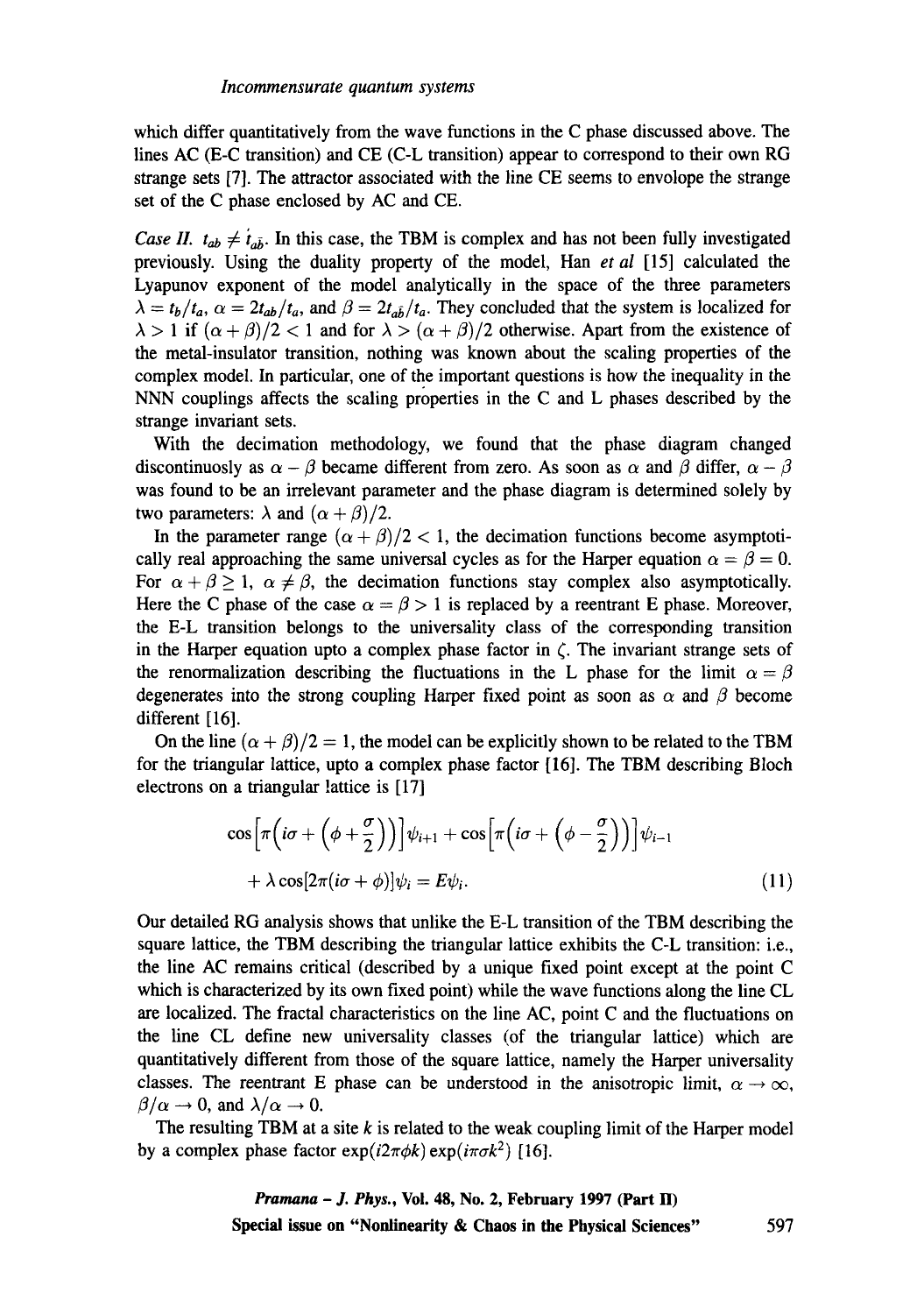## **5. Quantum spin chains**

#### *5.1 Vector tight binding model*

We next describe a related problem, namely the XY quantum spin chain, described by a vector TBM which can be viewed as a perturbed Harper equation

$$
J(y, x)\Psi_{i+1} + J(x, y)\Psi_{i-1} + 2h_i\Psi_i = \bar{E}\Psi_i, \qquad (12)
$$

where  $h_i = \lambda \cos(2\pi(i\sigma + \phi))$ ,  $J(x, y)$  and  $\overline{E}$  are  $2 \times 2$  matrices and  $\Psi$  is a twodimensional vector describing the coupled system

$$
J_{y}\psi_{i+1} + J_{x}\psi_{i-1} + 2h_{i}\psi_{i} = E\eta_{i}, \qquad (13)
$$

$$
J_x \eta_{i+1} + J_y \eta_{i-1} + 2h_i \eta_i = E \psi_i. \tag{14}
$$

The above model is the ferrnion representation of the quantum XY spin chain in a transverse field with the Hamiltonian [18]

$$
H = -\sum_{i} \left[ \frac{1}{2} (J_{x} s_{i}^{x} s_{i+1}^{x} + J_{y} s_{i}^{y} s_{i+1}^{y}) + h_{i} s_{i}^{z} \right]. \tag{15}
$$

Here s are the Pauli matrices describing the spin  $1/2$ .  $J_x$  and  $J_y$  describe ferromagnetic exchange interactions. The model can also be written as

$$
(H_h - 2gH_g)(H_h + 2gH_g)\Psi = E^2\Psi,
$$
\n(16)

where  $H_h$  denotes the Harper Hamiltonian and  $H_g$  denotes the part of the Hamiltonian which exists only at a non-zero value of the anisotropy g defined as  $J_x = 1 - g$  and  $J_y = 1 + g$ . We see that the anisotropy perturbs the "squared" Harper model.

Figure 5 shows the phase diagram in the  $\lambda - g$  plane [19, 20]. Whenever  $\lambda$  and one of the exchange interactions become equal either the E-C or C-L transition takes place. The E-C transition corresponds always to a smaller absolute value of  $\lambda$ , i.e. to the exchange interaction whose absolute value is smaller. Whenever  $J_x$  and  $J_y$  differ a fat C phase is observed in the phase diagram. Therefore, the fattening of the critical point is due to the breaking of the  $U(1)$  symmetry in the fermion Hamiltonian which is a consequence of the broken  $O(2)$  symmetry in spin space.

An interesting consequence of the spectral and magnetic interplay is the fact that the onset of the C-L transition is coincident with the onset of the magnetic transition to the long range order (LRO) where two-point long range spin-spin correlations vanish. However, the significance of the E-C transition on the magnetic properties of the quantum chain remains a mystery.

The C phase of the model is found to be described by three different universality classes [6]. The E-C transition is characterized by a different universality class from that of the C-L transition line. The critical phase sandwiched between the E-C and C-L transitions is conjectured to form its own universality class although the existence of a RG cycle has been confirmed only in the Ising limit  $J_y = 0$  (see the next section). All these three universality classes are different from that of the Harper critical point.

The fluctuations in the L phase are believed to be universally characterized by a strong coupling fixed point. This was confirmed in the Ising limit discussed in the next section,

> *Pramana - J. Phys.,* **Vol. 48, No. 2, February 1997 (Part H) Special issue on "Nonlinearity & Chaos in the Physical Sciences"**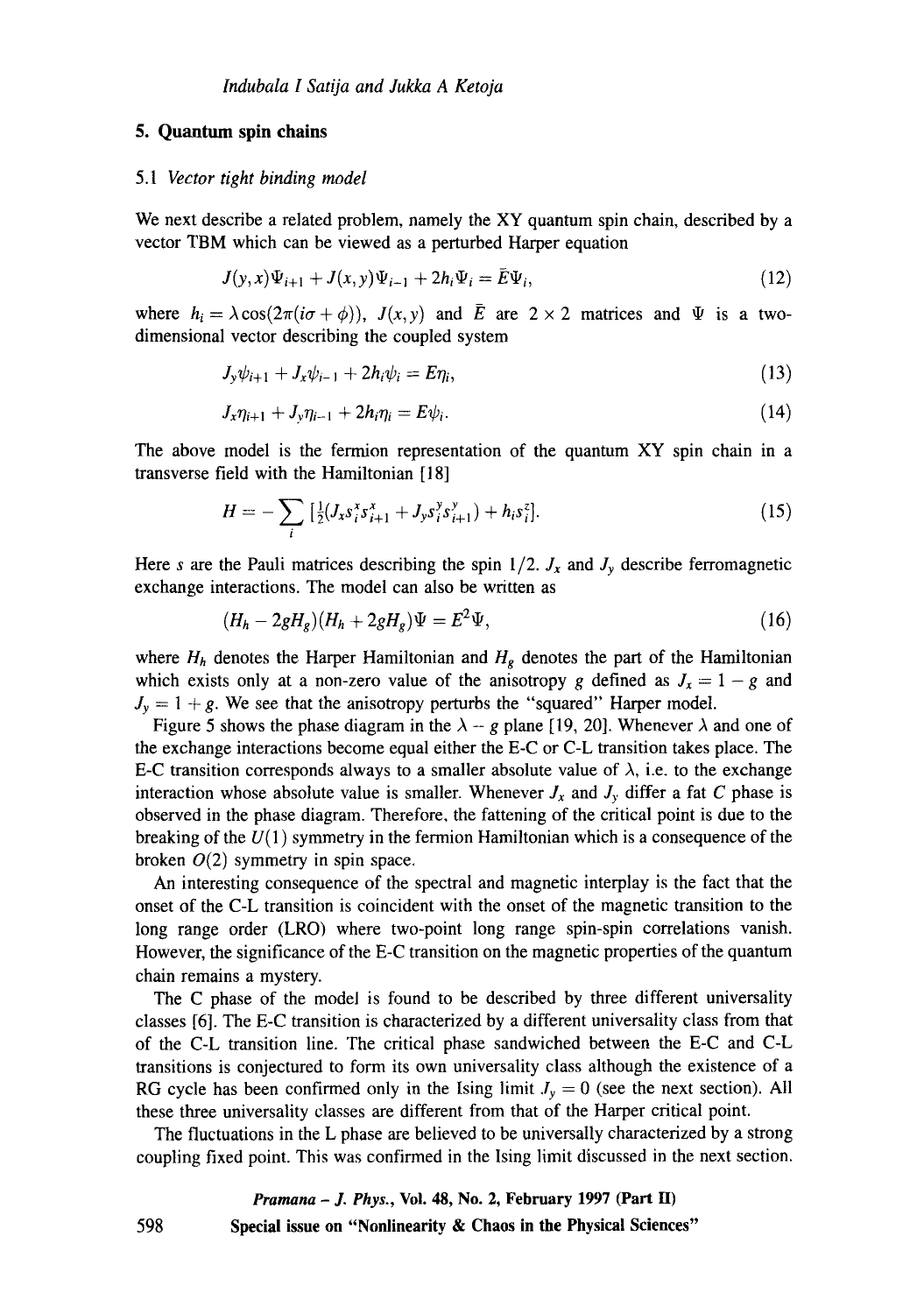

Figure 5. Phase diagram for the quasi-particle excitations of the quantum spin chain with  $J_x = 1 - g$  and  $J_y = 1 + g$ . For  $g = \pm 1$ , the model reduces to Ising model with C and L phases. The dark boundary line separating C and L phases is the conformal line describing the onset to magnetic long range order.

## 5.2 *Relation to the bloch electrons*

It is rather interesting that the Bloch electron problem and the spin problem are related in certain limits. The TBM for the triangular lattice (see (11)) resembles the TBM for the Ising limit  $(J_v = 0)$  of the quantum spin chain discussed in the previous section [19, 20]. Both are modeled by a NN TBM where the diagonal as well as the off-diagonal terms are modulating. The periodicity of the diagonal term is twice the periodicity of the offdiagonal term. The only difference between these two models is in the relative phase differences between the diagonal and off-diagonal terms. As a consequence, the wave functions at the band edges have exact symmetry in the triangular model but only asymptotic symmetry in the quantum Ising model (QIM).

The phase diagram is the same for both systems with C phase for  $\lambda \leq 1$  and the L phase for  $\lambda > 1$  (see figure 5 at  $g = -1$ ). There are three RG limit cycles which determine the asymptotic scaling of the wave functions at the upper or lower band edges in both systems for  $\lambda < 1$ ,  $\lambda > 1$ , and  $\lambda = 1$ , respectively. However, an exception to this rule is formed by the lower band edge of the QIM at  $\lambda = 1$  which is described by its own RG fixed point. The corresponding state is believed to be conformally invariant mapping to none of the quantum states of the triangular model [5, 6].

The fact that RG analysis singles out the conformal state in distinguishing the two models that bear striking mathematical resemblance (inspite of some important physical

> *Pramana - J. Phys.,* **Vol. 48, No. 2, February 1997 (Part H) Special issue on "Nonlinearity & Chaos in the Physical Sciences"** 599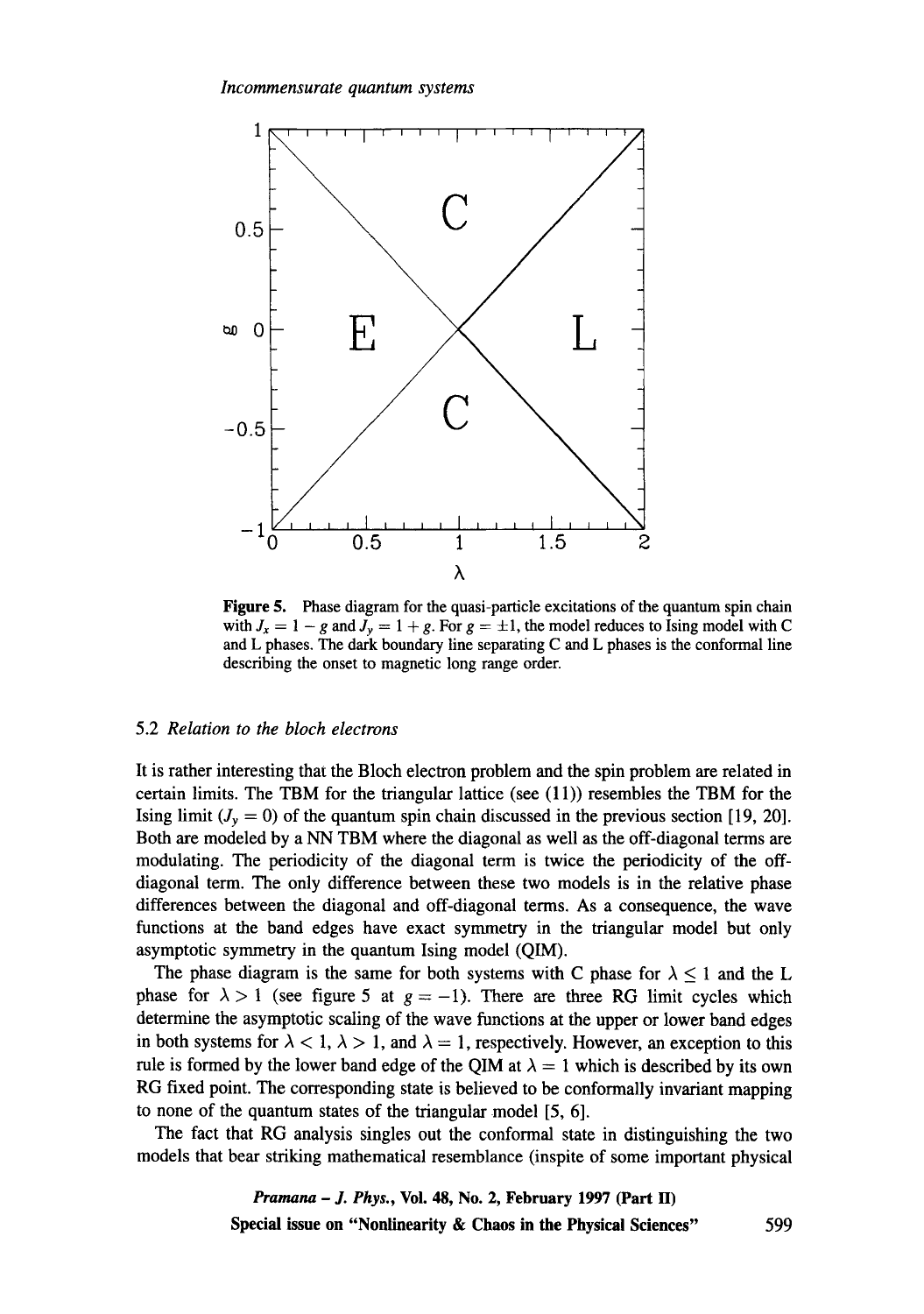differences) proves the fact that our RG method provides an extremely useful description of the physics underlying the QP models discussed here.

Another interesting feature is that the conformally invariant state of the Ising model also describes the fluctuations in the exponentially localized strong coupling limit of the Harper equation for  $E = 0$  [8]. In other words, the self-similar fluctuations at the band center of the supercritical Harper model describe the self-similarity of the quantum state responsible for the long range order in Ising spin. This fact can be understood by noticing that at the conformal point, the TBM described by (13) resembles equation (8) describing the fluctuations in the localized phase of the Harper equation. Therefore, the excitations in the spin model are related to the fluctuations in the localized states of the Harper equation and the conformal universality class of the spin model is related to the strong coupling universality of the Harper equation.

## **6. Conclusions**

600

Our study of a variety of systems with a common feature being the competing length scales, shows the existence of interesting phase diagrams exhibiting E-L, E-C and C-L transitions. Furthermore, another intriguing possibility is the reentrant E phase. This richness in the phase diagram manifests itself in interesting variations in the transport properties as the parameters of the system are varied. We believe that our results can be experimentally realized on two-dimensional mesoscopic systems. The results on the quantum spin chain may be relevant in magnetic superlattices.

Wave functions in both the *critical* and localized phases exhibit fractal character. The universal scaling properties in these phases can be studied with very high precision using a decimation method. The decimation scheme unveils some interesting relationships between seemingly unrelated problems and limits the number of universality classes. One of our important results is that a wide class of systems can be shown to belong to the universality class of the NN square lattice (Harper universality) or the triangular lattice. In addition to determining the phase diagram and scaling characteristics, our method provides a new tool to determine eigenvalues, phase boundaries, and Lyapunov exponents. This is because unknown parameters in the TBM can be determined selfconsistently with the RG limit cycle upto machine precision. We refer the readers to our earlier papers for various detailed examples.

Another important result of our studies that the L phase exhibit the same richness as the C phase with fractal characteristics, has to be viewed from a more general perspective. The localization phenomenon in QP systems is analogous to the Anderson localization of the random systems. Therefore, our findings strengthen the likelyhood of fractal characteristics in other random or aperiodic systems exhibiting localization.

Finally, we would like to point out that there are many other systems in both classical and quantum chaos [24] which can be modeled by [TBM]. One interesting example is the study of phonon modes in the classical Frenkel-Kontorova model exhibiting the pinningdepinning transition [22, 23]. Our very recent studies have shown the existence of a new type of phonon modes with eigenstates represented by an infinite series of step functions [24]. Another important problem that is under investigation is the quantum kicked rotor which has been mapped to a TBM [21]. Thus, we believe that there are many more interesting results to be discovered using the RG methods.

> *Pramana - J. Phys.,* **Vol. 48, No. 2, February 1997 (Part H) Special issue on "Nonlinearity & Chaos in the Physical Sciences"**